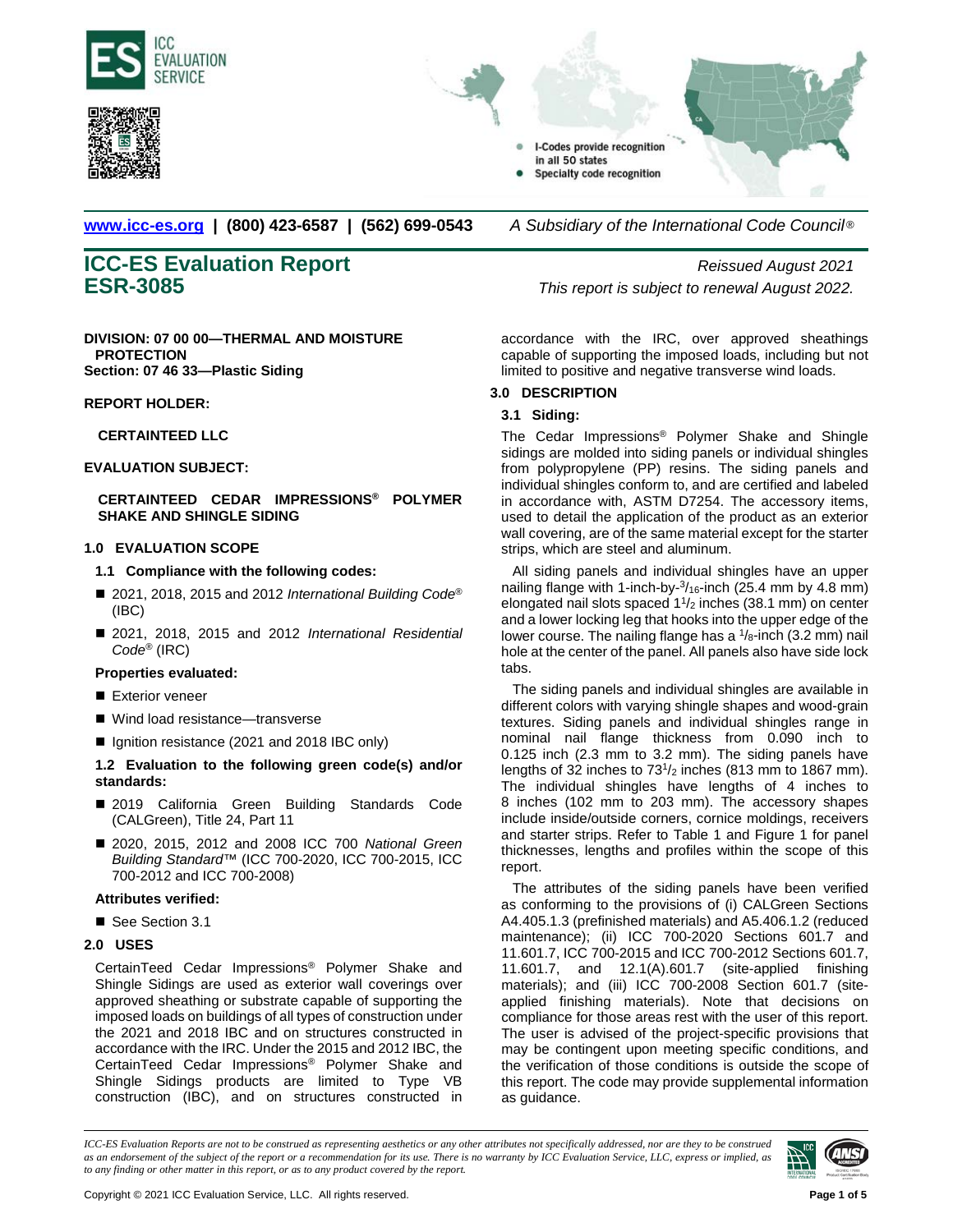# **3.2 Sheathing Substrate:**

- Solid plywood structural sheathing complying with DOC PS-1.
- $\frac{7}{16}$ -inch or  $\frac{1}{2}$ -inch (11.1 mm or 12.7 mm) Exposure 1 oriented strand board (OSB) sheathing complying with DOC PS-2.

# **3.3 Fasteners:**

Siding panels and individual shingles must be attached to sheathing with galvanized, or stainless steel ring shank roofing nails with lengths of  $1\frac{1}{2}$  inches or  $1\frac{5}{8}$  inches (38 mm or 41 mm), a steel shank diameter of  $\frac{1}{8}$  inch (3.18 mm), and a  $\frac{3}{8}$ -inch- or  $\frac{7}{16}$ -inch-diameter (9.5 mm or 11.1 mm) head.

# **4.0 INSTALLATION**

#### **4.1 General:**

Cedar Impressions® Polymer Shake and Shingle siding must be installed in accordance with the manufacturer's published installation instructions, the applicable code and this report. The manufacturer's published installation instructions and this report must be strictly adhered to, and a copy of the instructions must be available on the jobsite at all times during installation.

The siding panel must be installed over the sheathing substrate in accordance with the applicable code. The siding panel and accessories must be fastened to framing having a minimum specific gravity of 0.42, or structural sheathing, with roofing nails with a minimum embedment into framing of  $\frac{3}{4}$  inch (19.1 mm). When fastening to structural sheathing, nail penetration must be at least  $3/4$  inch (19.1 mm) beyond the backside of the sheathing. Accessory materials such as corners, starter strips and trim must be fastened in accordance with the manufacturer's instructions, with the starter strip fastened similar to the siding panel.

#### **4.2 Wind Resistance:**

The allowable negative wind pressures for the products shown in Table 1 must exceed the design negative wind pressures determined in accordance with Chapter 16 of the IBC or Section R301.2.1 of the IRC.

The siding panel must be installed only on exterior walls covered by a solid sheathing capable of supporting the imposed loads, including but not limited to positive and negative transverse wind loads.

#### **4.3 Use on Exterior Walls in Types I, II, III and IV Construction in accordance with 2021 and 2018 IBC Section 1405.1 (Ignition Resistance):**

When the exterior wall is sheathed with fire retardant treated wood sheathing, CertainTeed Cedar Impressions® Polymer Shake and Shingle Siding can be used on the exterior side of exterior walls on buildings of Types I, II, III or IV construction. The siding shows no sustained flaming at a maximum tolerable level of incident radiant heat flux of 12.5 kW/m2, when tested in accordance with NFPA 268. The minimum fire separation distance required shall be determined from 2021 and 2018 IBC Table 1405.1.1.1.2. The installation of the siding must comply with the applicable requirements in 2021 and 2018 IBC Section 1405.1.

#### **5.0 CONDITIONS OF USE**

The CertainTeed Cedar Impressions® Polymer Shake & Shingle Siding described in this report complies with, or is a suitable alternative to what is specified in, those codes listed in Section 1.0 of this report, subject to the following conditions:

**5.1** Installation must comply with this report, the manufacturer's published instructions and the applicable code. In the event of a conflict between the manufacturer's published installation instructions and this report, this report governs.

- **5.2** The siding is limited to the design pressures shown in Table 1. In jurisdictions adopting the IRC, the siding must be installed in accordance with 2021, 2018 and 2015 IRC Table R703.3(1) [2012 IRC Table R703.4] and limited to areas where the design wind pressure does not exceed the design values shown in Table 1.
- **5.3** The siding can be used on all types of construction under the 2021 and 2018 IBC, and to structures constructed in accordance with the IRC. For Types I, II, III and IV construction, installation must comply with Section 4.3 of this report.
- **5.4** The siding is limited to use on construction Type VB under the 2015 and 2012 IBC and to structures constructed in accordance with the IRC.
- **5.5** Under Section 1403.12.2 of the 2021 and 2018 IBC, the fire separation distance between the building with the siding and adjacent buildings must be no less than 10 feet (3048 mm). For Types I, II, III and IV construction, the fire separation distance must comply with 2021 and 2018 IBC Section 1403.12.2 and Section 4.3 of this report.
- **5.6** Under Section 1404.12.2 of the 2015 and 2012 IBC, the fire separation distance between the building with the siding and adjacent buildings must be no less than 10 feet (3048 mm).
- **5.7** Under Section R703.14.2 of the 2021, 2018 and 2015 IRC, the siding must not be installed on walls with a fire separation distance of less than 5 feet (1524) and walls closer than 10 feet (3048 mm) to a building on another lot unless the walls are perpendicular to the line used to determine the fire separation distance.
- **5.8** The exterior walls must be braced or sheathed to resist racking loads with approved materials in accordance with the requirements of the applicable building code.
- **5.9** The sheathing must be covered with a water-resistive barrier, as required by the applicable code prior to installing the siding, and must comply with IBC Section 1403.2.
- **5.10** The CertainTeed Cedar Impressions® Polymer Shake and Shingle Siding is manufactured in McPherson, Kansas, under a quality control program with inspections by ICC-ES.

# **6.0 EVIDENCE SUBMITTED**

- **6.1** Data in Data in accordance with the ICC-ES Acceptance Criteria for Polypropylene Siding (AC366), dated October 2018 (editorially revised March 2021).
- **6.2** Data in accordance with NFPA 268.
- **6.3** Data in accordance with ASTM E84.

#### **7.0 IDENTIFICATION**

- **7.1** The siding panels and shingles described in this report are identified by a stamp bearing the manufacturer's name (CertainTeed), the product name and code, the statement "Conforms to ASTM Specification D7254," and the evaluation report number (ESR-3085).
- **7.2** The report holder's contact information is the following:

**CERTAINTEED LLC 20 MOORES ROAD MALVERN, PENNSYLVANIA 19355 (800) 233-8990 [www.certainteed.com](http://www.certainteed.com/)**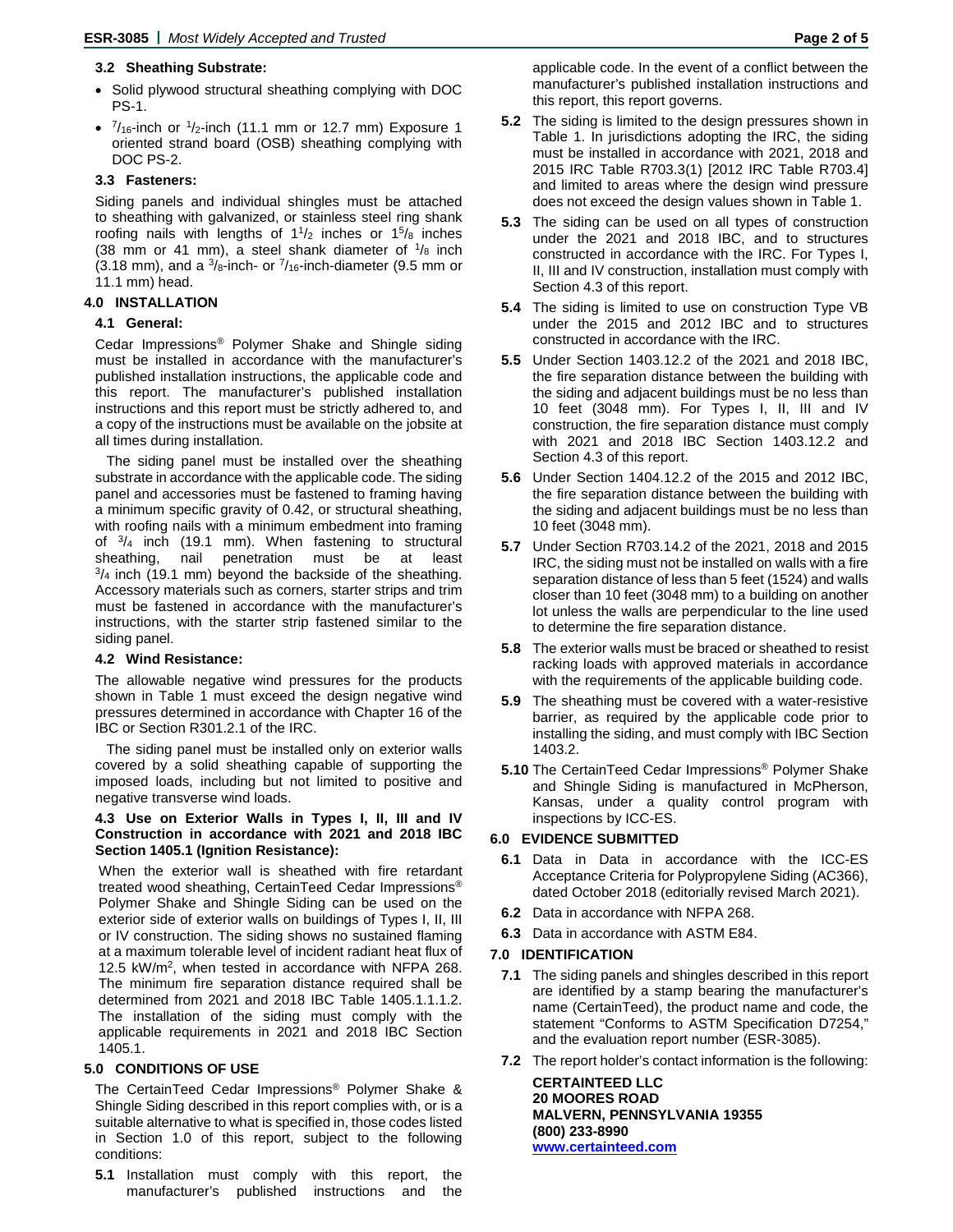| <b>PRODUCT NAME</b>                                                        | <b>PRODUCT</b><br><b>CODE</b> | <b>STYLE</b>                         | <b>NAILING FLANGE</b><br><b>THICKNESS</b><br>(inch) | <b>LENGTH</b><br>(inches) | <b>FASTENER</b><br><b>SPACING</b><br>(inches) | <b>ALLOWABLE</b><br><b>NEGATIVE</b><br><b>WIND LOAD1</b><br>(psf) |
|----------------------------------------------------------------------------|-------------------------------|--------------------------------------|-----------------------------------------------------|---------------------------|-----------------------------------------------|-------------------------------------------------------------------|
| Individual 5-inch Sawmill Shingles                                         | 30146                         | Individual 5-inch<br>Shingles        | 0.090                                               | Varies $2$                | Staples <sup>3</sup>                          | 231                                                               |
| Triple 5-inch Straight Edge Sawmill<br>Shingles                            | 30106                         | Triple 5-inch Shingles               | 0.100                                               | 60                        | 10                                            | 43                                                                |
| Single $61/3$ -inch Perfection Shapes<br>Scallop                           | 30147                         | Single $6\frac{1}{3}$ -inch Shingles | 0.090                                               | 42                        | 8                                             | 117                                                               |
| Single $61/3$ -inch Perfection Shapes<br>Octagon                           | 30148                         | Single $6\frac{1}{3}$ -inch Shingles | 0.090                                               | 42                        | 8                                             | 102                                                               |
| Single 6 <sup>1</sup> / <sub>3</sub> -inch Perfection Shapes Half-<br>Cove | 30149                         | Single $6\frac{1}{3}$ -inch Shingles | 0.090                                               | 42                        | 8                                             | 114                                                               |
| Single 7-inch Perfection Shingles<br>30137                                 |                               | Single 7-inch Shingles               | 0.090                                               | 73.5                      | 10                                            | 105                                                               |
| Double 7-inch Straight Edge Perfection<br>Shingles 3G                      | 30144                         | Double 7-inch Shingles               | 0.090                                               | 48                        | 8                                             | 65                                                                |
| Double 7-inch Staggered Perfection<br><b>Shingles</b>                      | 30143                         | Double 7-inch Shingles               | 0.100                                               | 48                        | 8                                             | 89                                                                |
| Double 7-inch Straight Edge Rough-Split<br><b>Shakes</b>                   | 30141                         | Double 7-inch Shingles               | 0.125                                               | 57                        | 10                                            | 59                                                                |
| Double 9-inch Staggered Edge Rough-<br><b>Split Shakes</b>                 | 30136                         | Double 9-inch Shakes                 | 0.125                                               | 57                        | 10                                            | 37                                                                |

**TABLE 1─CEDAR IMPRESSIONS POLYMER SHAKE AND SHINGLE SIDING**

For **SI:** 1 inch = 25.4 mm

**NOTES:**

<sup>1</sup>Allowable loads as determined per A1.2.1 of ASTM D7254.<br><sup>2</sup>Individual 5-inch Straight Edge Sawmill Shingles are available in 4-inch, 4¼-inch, 5-inch, 5¾-inch, 6¾-inch and 8-inch lengths.<br><sup>3</sup>Individual 5-inch Straight Ed (11.1 mm), spaced  $3/4$  inch (19.1 mm) from each shingle edge into the sheathing.



<del>q</del>@<del>quenter\_</del>@<del>quenter\_</del>@quen



Single 6<sup>1</sup>/<sub>3</sub>-inch Perfection Shapes Scallop Single 6<sup>1</sup>



Single 6<sup>1</sup>/<sub>3</sub>-inch Perfection Shapes Half-Cove Single 7-inch Perfection Shingles



Double 7-inch Straight Edge Perfection Shingles 3G Double 7-inch Staggered Perfection Shingles





Individual 5-inch Sawmill Shingles Triple 5-inch Straight Edge Sawmill Shingles

|  |  | <del>ي موالات محمد مالات محمد مالات محمد مالات م</del> حي |
|--|--|-----------------------------------------------------------|
|  |  |                                                           |



Single  $6^{1}/_{3}$ -inch Perfection Shapes Octagon







Double 7-inch Straight Edge Rough-Split Shakes Double 9-inch Staggered Edge Rough-Split Shakes

**FIGURE 1—PRODUCT PROFILES**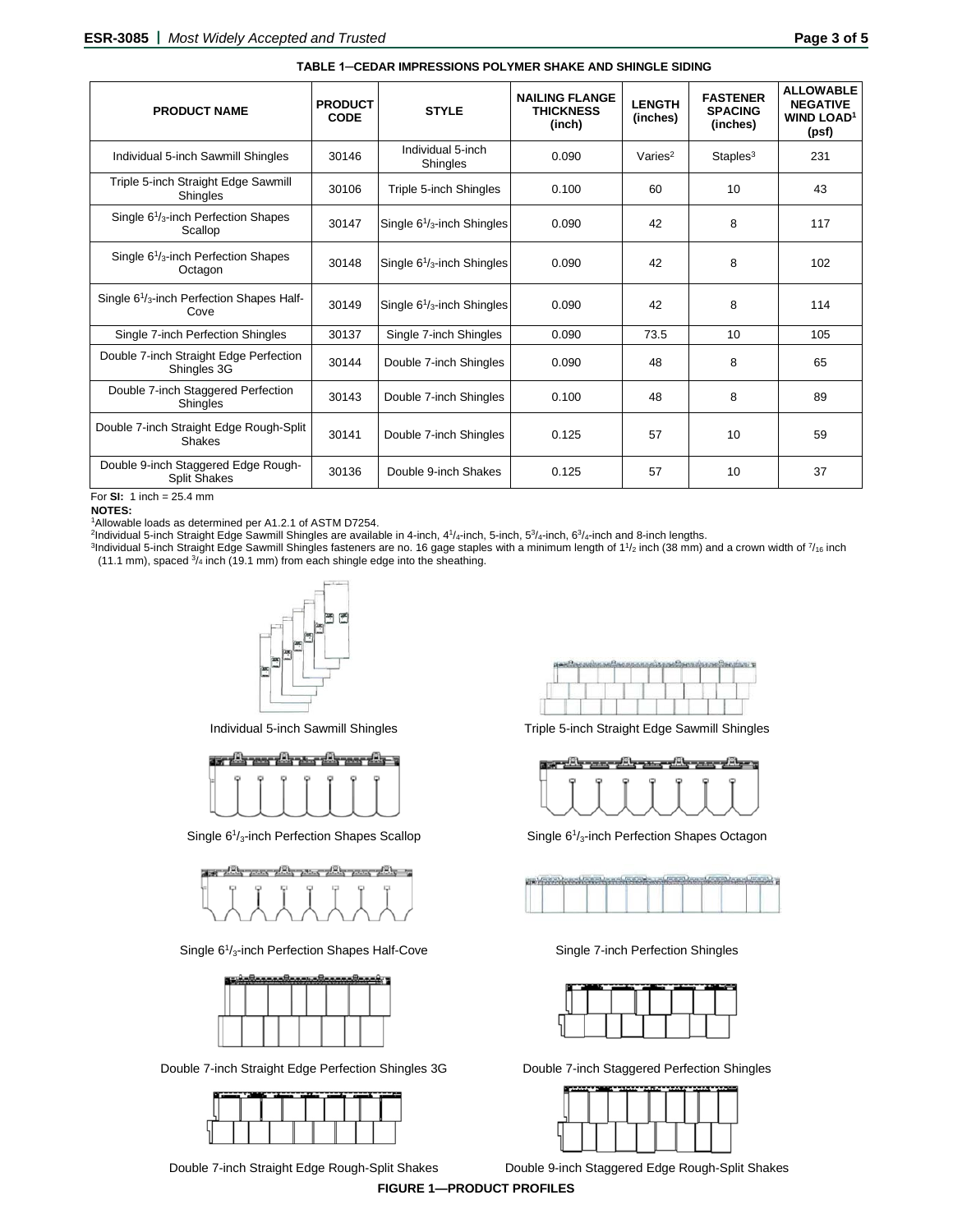

# **ICC-ES Evaluation Report ESR-3085 CBC and CRC Supplement**

*Reissued August 2021 This report is subject to renewal August 2022.* 

**[www.icc-es.org](http://www.icc-es.org/) | (800) 423-6587 | (562) 699-0543** *A Subsidiary of the International Code Council ®*

**DIVISION: 07 00 00—THERMAL AND MOISTURE PROTECTION Section: 07 46 33—Plastic Siding** 

## **REPORT HOLDER:**

**CERTAINTEED LLC**

## **EVALUATION SUBJECT:**

# **CERTAINTEED CEDAR IMPRESSIONS® POLYMER SHAKE AND SHINGLE SIDING**

## **1.0 REPORT PURPOSE AND SCOPE**

#### **Purpose:**

The purpose of this evaluation report supplement is to indicate that CertainTeed Cedar Impressions® Polymer Shake and Shingle Sidings, recognized in ICC-ES evaluation report ESR-3085, have also been evaluated for compliance with the codes noted below.

#### **Applicable code edition***s***:**

2019 *California Building Code***®** (CBC)

For evaluation of applicable chapters adopted by the California Office of Statewide Health Planning and Development (OSHPD) and Division of State Architect (DSA), see Sections 2.1.1 and 2.1.2 below.

■ 2019 *California Residential Code*<sup>®</sup> (CRC)

# **2.0 CONCLUSIONS**

# **2.1 CBC:**

The CertainTeed Cedar Impressions® Polymer Shake and Shingle Siding, recognized in Sections 2.0 through 7.0 of the evaluation report ESR-3085, comply with CBC Chapter 14, provided the design and installation are in accordance with the 2018 *International Building Code*® (IBC) provisions noted in the evaluation report and the applicable provisions of the CBC.

#### **2.1.1 OSHPD:**

The applicable OSHPD Sections of the CBC are beyond the scope of this supplement.

#### **2.1.2 DSA:**

The applicable DSA Sections of the CBC are beyond the scope of this supplement.

#### **2.2 CRC:**

The CertainTeed Cedar Impressions® Polymer Shake and Shingle Siding, recognized in Sections 2.0 through 7.0 of the evaluation report ESR-3085, comply with CRC Chapter 7, provided the design and installation are in accordance with the 2018 *International Residential Code*® (IRC) provisions noted in the evaluation report and the additional requirements of the CRC.

This supplement expires concurrently with the evaluation report, reissued August 2021.